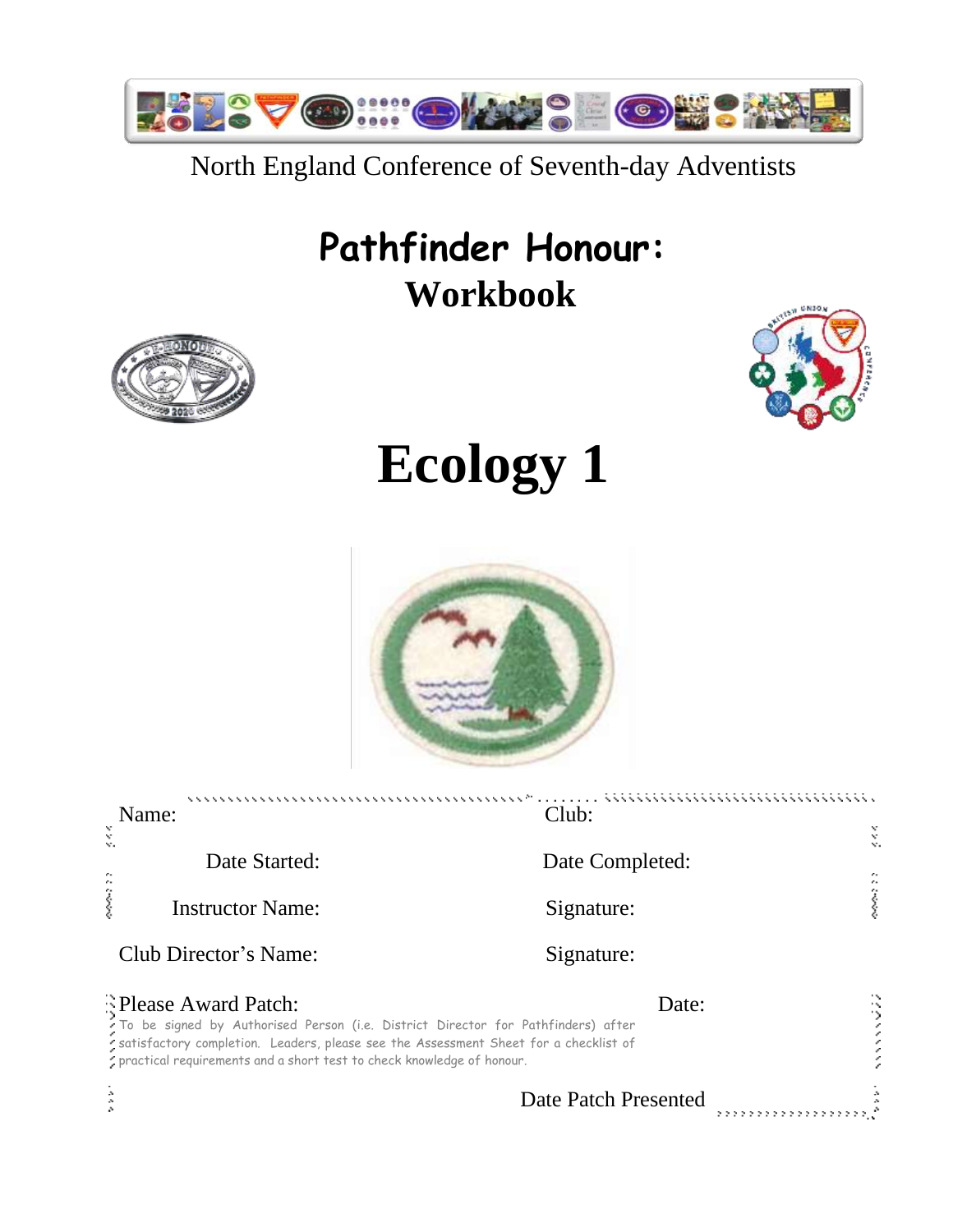**Requirement 1 Construct a diagram of a fresh-water pond ecosystem.**

#### **Requirement 2 Pick one mammal, one bird, one reptile, & one amphibian from your home environment and for each construct a diagram of its ecological pyramid.**



Page 2 of 7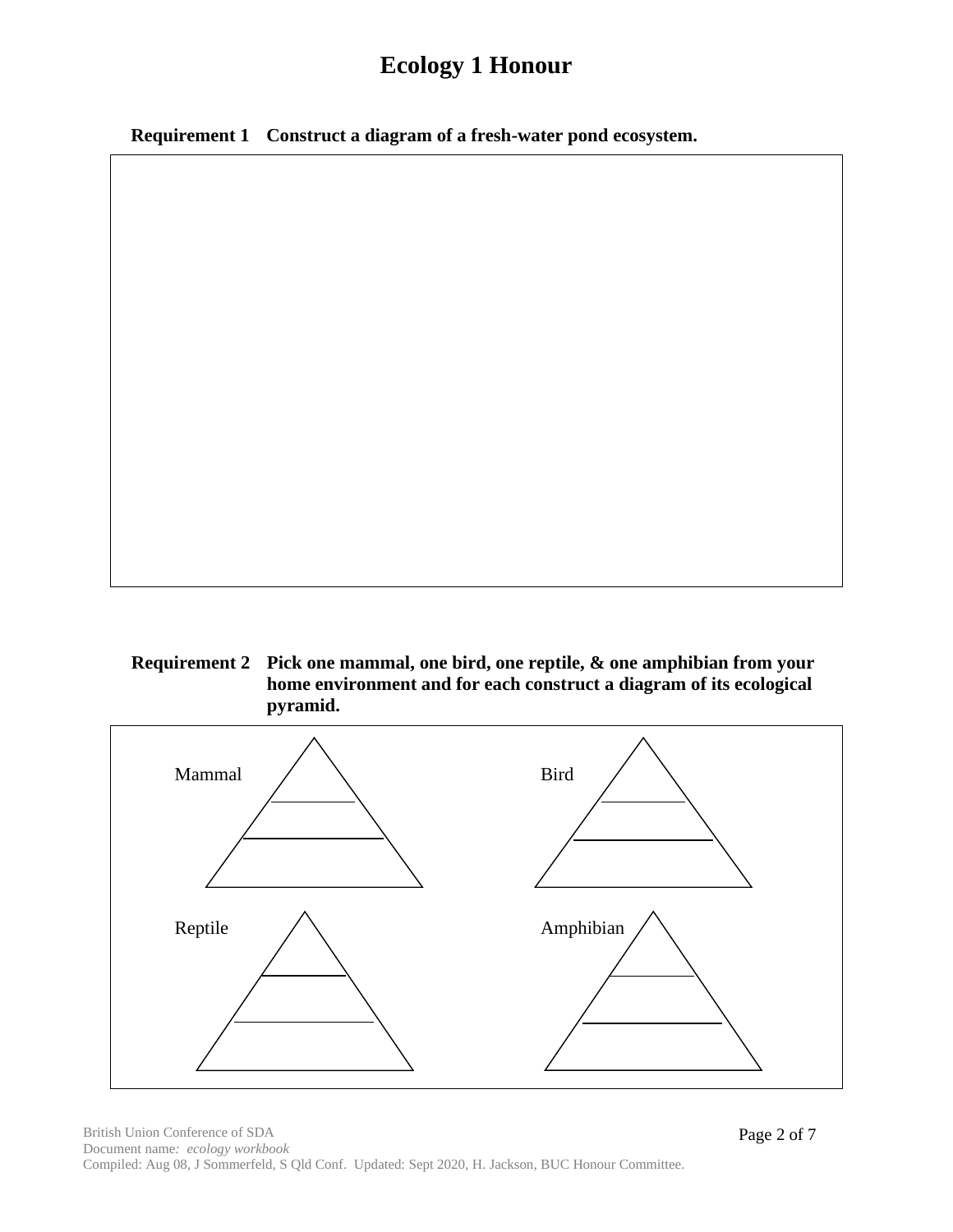|               | [Please write brief notes under the following headings] |                     |  |  |
|---------------|---------------------------------------------------------|---------------------|--|--|
| a.            | Ecology                                                 |                     |  |  |
| b.            | Plankton                                                |                     |  |  |
| $\mathbf{c}.$ | Community                                               |                     |  |  |
| d.            | Conservation                                            |                     |  |  |
| ${\bf e}.$    | Food chain                                              |                     |  |  |
| f.            | Climax community                                        | Not required by BUC |  |  |
| g.            | Commensalism                                            |                     |  |  |
| h.            | Eutrophication                                          |                     |  |  |
| $\mathbf i.$  | Ecological<br>succession                                |                     |  |  |
| j.            | Biome                                                   |                     |  |  |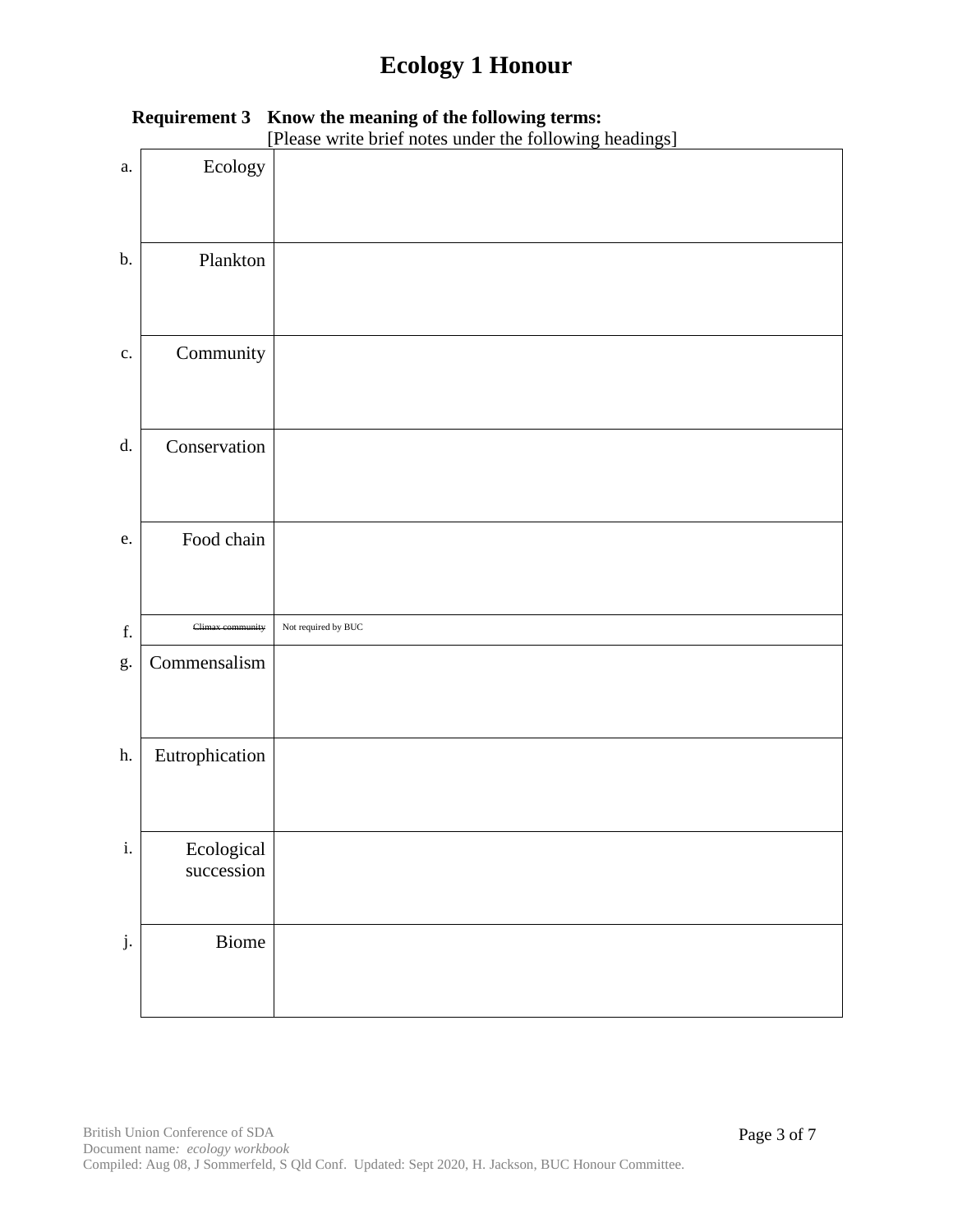**Requirement 4 Make detailed field observations and library book / internet study of the habitat of some small animal in your own environment. Write a report; one-half from your field observations and one-half from your book / internet study. Length about 500 words.**

|                  | <b>Observation Log</b>       | <b>Animal Observed:</b> |  |
|------------------|------------------------------|-------------------------|--|
| Date:            |                              |                         |  |
| Time:            |                              |                         |  |
| <b>Location:</b> |                              |                         |  |
|                  | <b>Notes on Observations</b> |                         |  |
|                  |                              |                         |  |
|                  |                              |                         |  |
|                  |                              |                         |  |
|                  |                              |                         |  |
|                  |                              |                         |  |
|                  |                              |                         |  |
|                  |                              |                         |  |
|                  | <b>Observation Report</b>    |                         |  |
|                  |                              |                         |  |
|                  |                              |                         |  |
|                  |                              |                         |  |
|                  |                              |                         |  |
|                  |                              |                         |  |
|                  |                              |                         |  |
|                  |                              |                         |  |
|                  |                              |                         |  |
|                  |                              |                         |  |
|                  |                              |                         |  |
|                  |                              |                         |  |
|                  |                              |                         |  |
|                  |                              |                         |  |
|                  |                              |                         |  |
|                  |                              |                         |  |
|                  |                              |                         |  |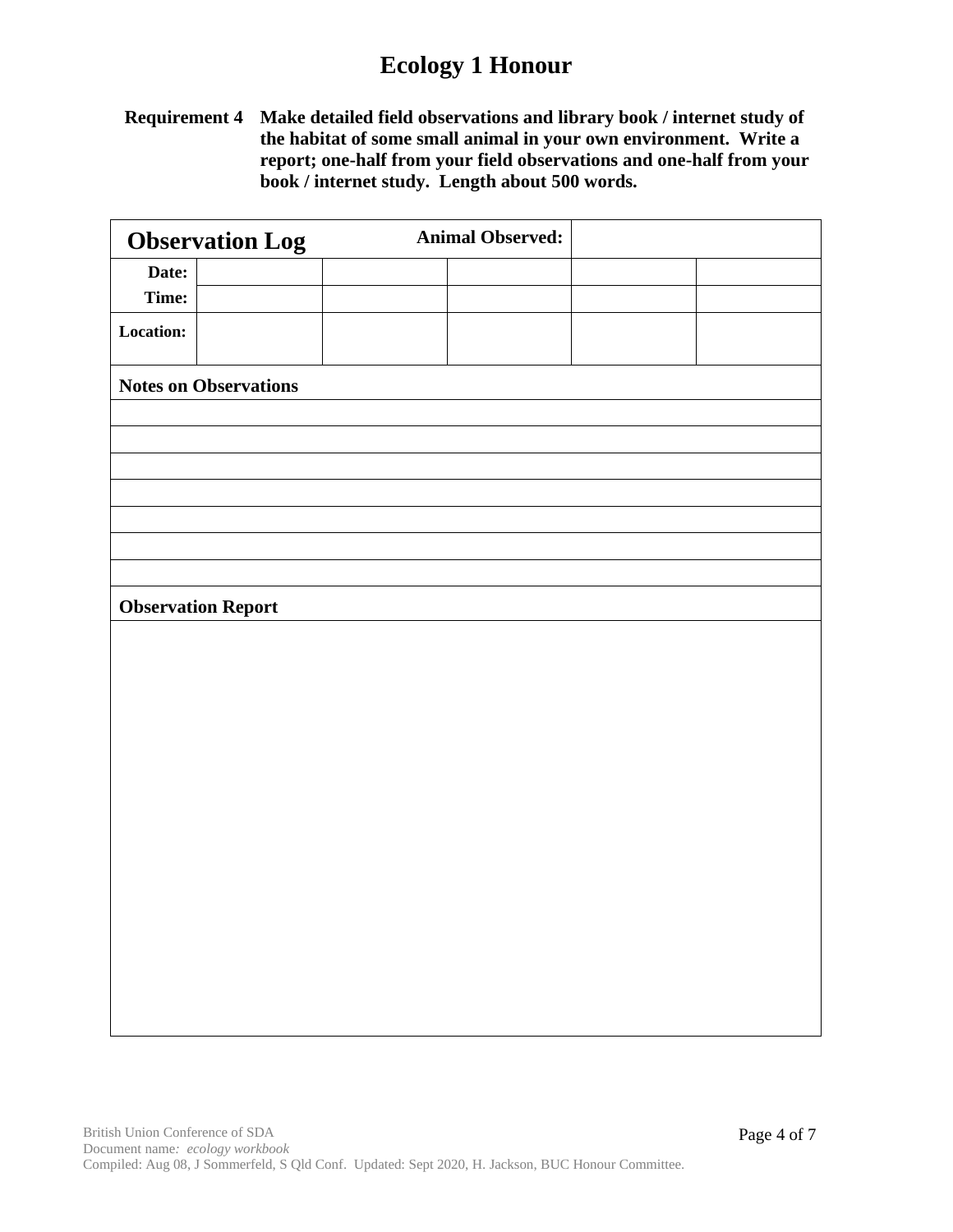

**Requirement 5 Define an ecosystem and state what the basic biological and physical factors are that keep it a balanced system.**

#### **Requirement 6 Investigate the disposal of garbage in your community. How much is disposed per family per day? per week? per year? How better can it be taken care of?**

| How garbage is<br>disposed in your<br>community: |                                 |  |                       |
|--------------------------------------------------|---------------------------------|--|-----------------------|
| Garbage                                          | <b>Amount Disposed</b>          |  | Source of information |
| disposed per<br>family:                          | Per day<br>Per Week<br>Per Year |  |                       |
| Better ways of<br>disposing<br>garbage:          |                                 |  |                       |
|                                                  |                                 |  |                       |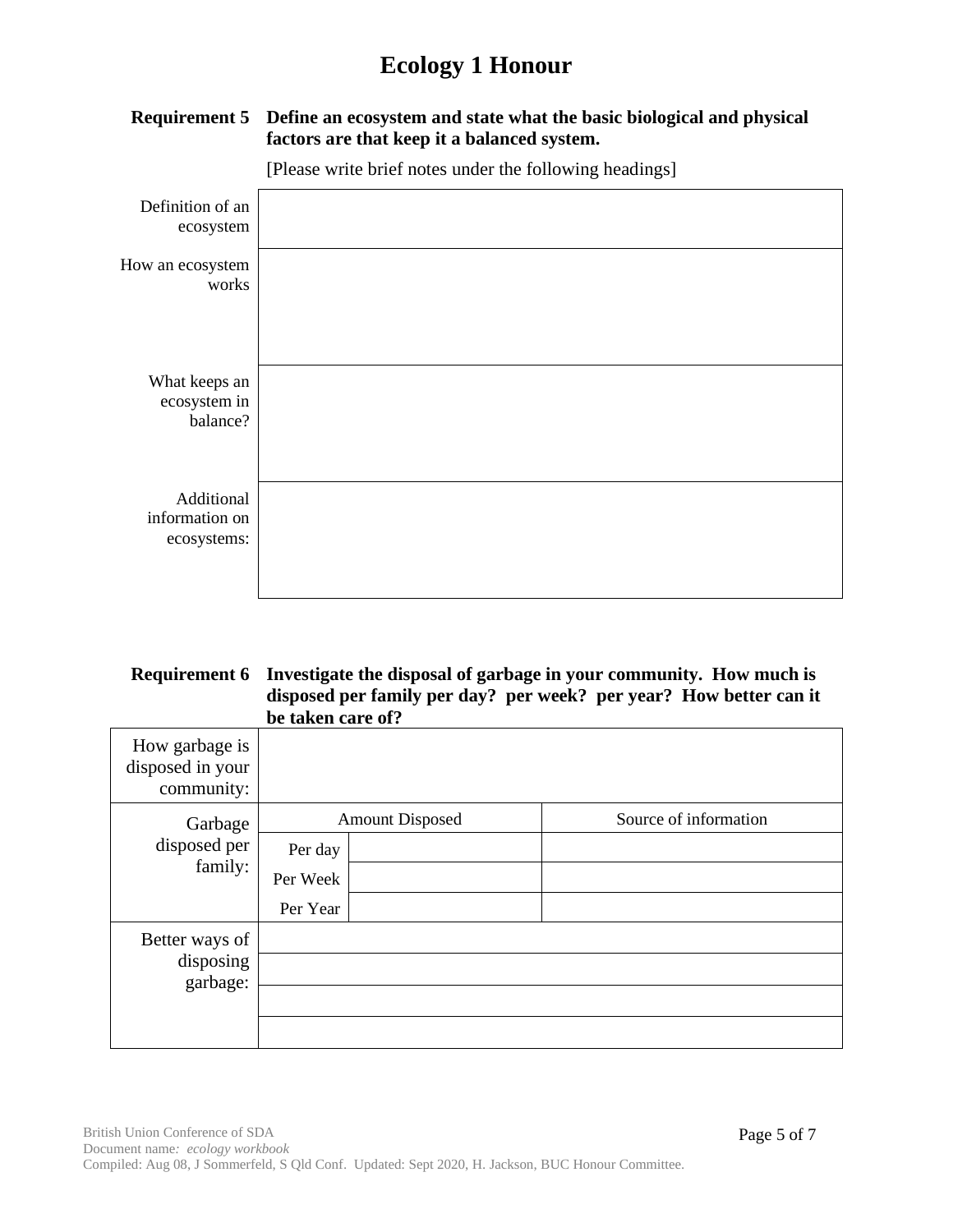#### **Requirement 7 Check your nearest large city for one month for its air pollution level. Plot a curve for this level on a graph for the month. Find out what caused the peaks in your curve.**

| City/town name:                           | Country                                                                                       |
|-------------------------------------------|-----------------------------------------------------------------------------------------------|
| Cause of peaks<br>in pollution<br>levels: |                                                                                               |
|                                           | Graphs: [Can be sketched below, or done on separate graph paper or computer program ie Excel] |
|                                           |                                                                                               |
|                                           |                                                                                               |
|                                           |                                                                                               |
|                                           |                                                                                               |
|                                           |                                                                                               |
|                                           |                                                                                               |
|                                           |                                                                                               |
|                                           |                                                                                               |
|                                           |                                                                                               |

#### **Requirement 8 List ten ways in which you might actively work to improve the environment in which you live. Put four of these into practice.**

|                | Possible ways to improve your local environment | Ways put into practice (briefly describe) |
|----------------|-------------------------------------------------|-------------------------------------------|
|                |                                                 |                                           |
| $\overline{2}$ |                                                 |                                           |
| 3              |                                                 |                                           |
| 4              |                                                 |                                           |
| 5              |                                                 |                                           |
| 6              |                                                 |                                           |
| 7              |                                                 |                                           |
| 8              |                                                 |                                           |
| 9              |                                                 |                                           |
| 10             |                                                 |                                           |